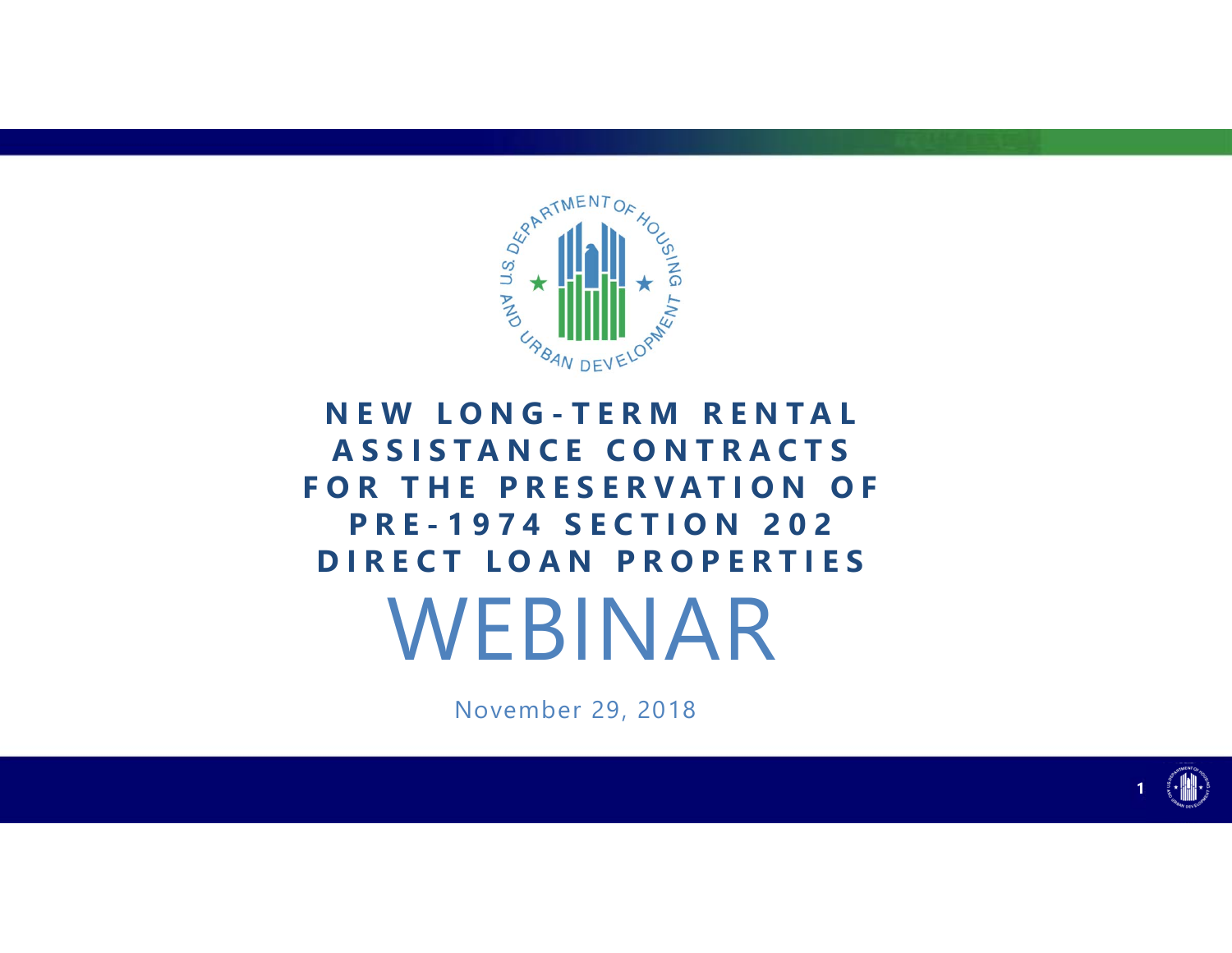

Encino Terrace, Albuquerque, NM

# **Webinar Logistics**

- **Webinar will last approximately 90 minutes**
- **Materials will be posted on the HUD Exchange (slides, transcript, recording, Q&A)**
- •**Close email and other programs on your computer**
- • **If you experience technical difficulty with audio or video portions of this webcast, please:** 
	- **Log off, then log in again**
	- **Request help through the "Q&A" pod of the WebEx toolbar**

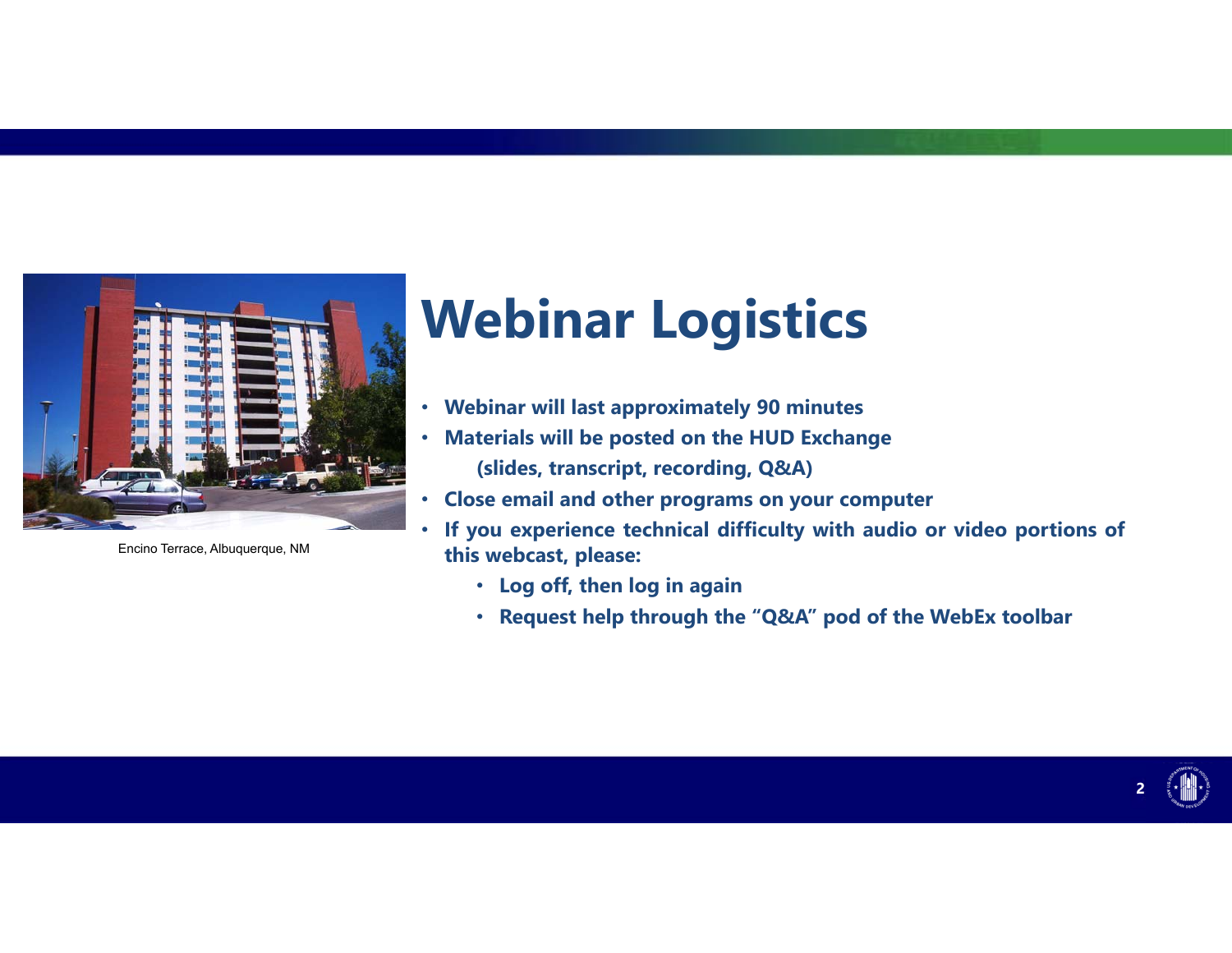

# **Asking Questions**

- **All participants will be muted**
- **Submit questions at any time during the webinar via the "Q&A" pod on the right side of the WebEx control panel**
- **To access the Q&A pod, click the down arrow to the right of the "Chat" icon at the top right of the control panel and then click "Q&A"**
- **We may not be able to answer all questions during the session**

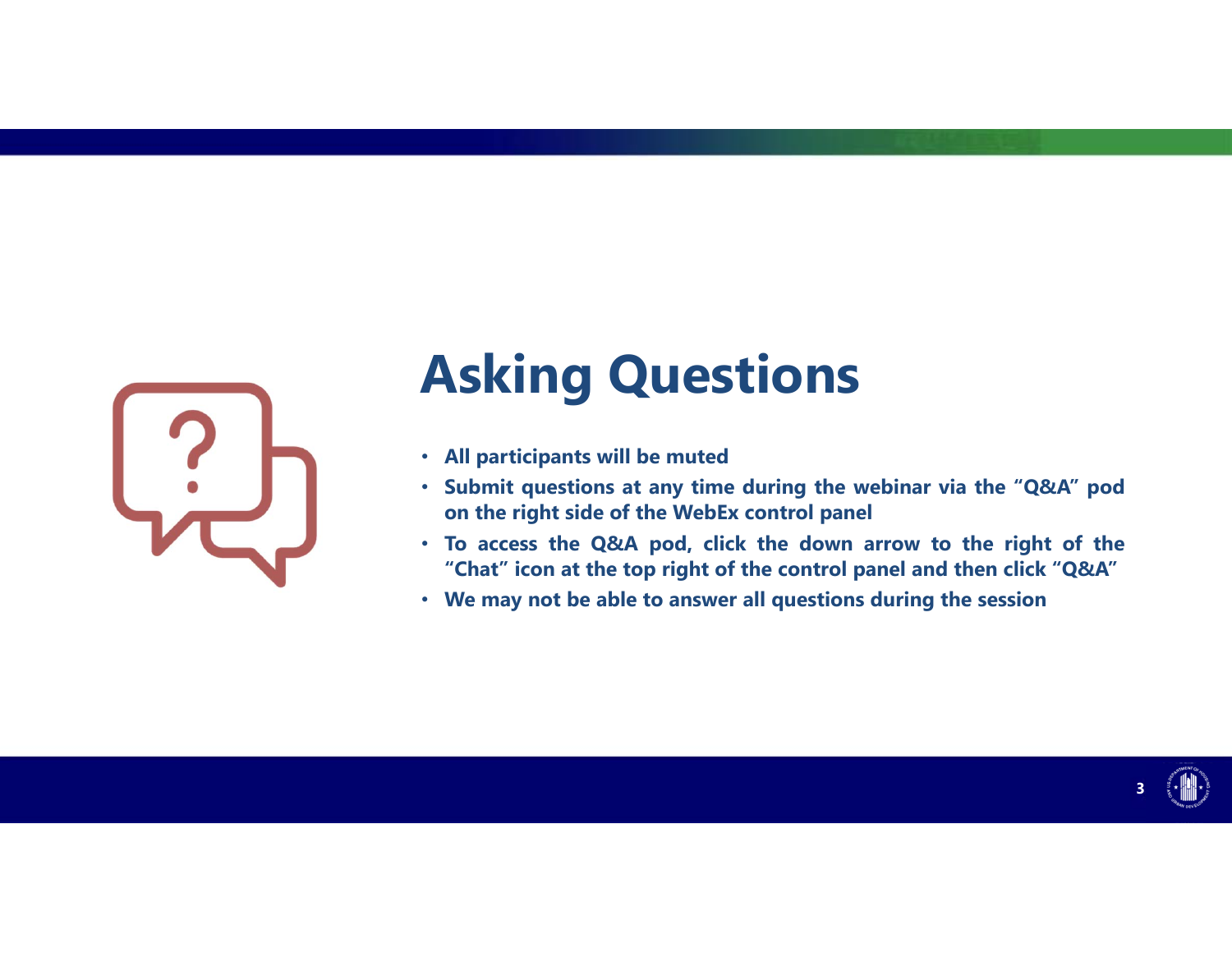### **Presenters**

Office of Recapitalization **Office of Recapitalization** 

### **Will Lavy Minnie Monroe-Baldwin**

**Vincent O'Donnell Margie Maisonet** Cloudburst Group Federal Practice Group, LLC

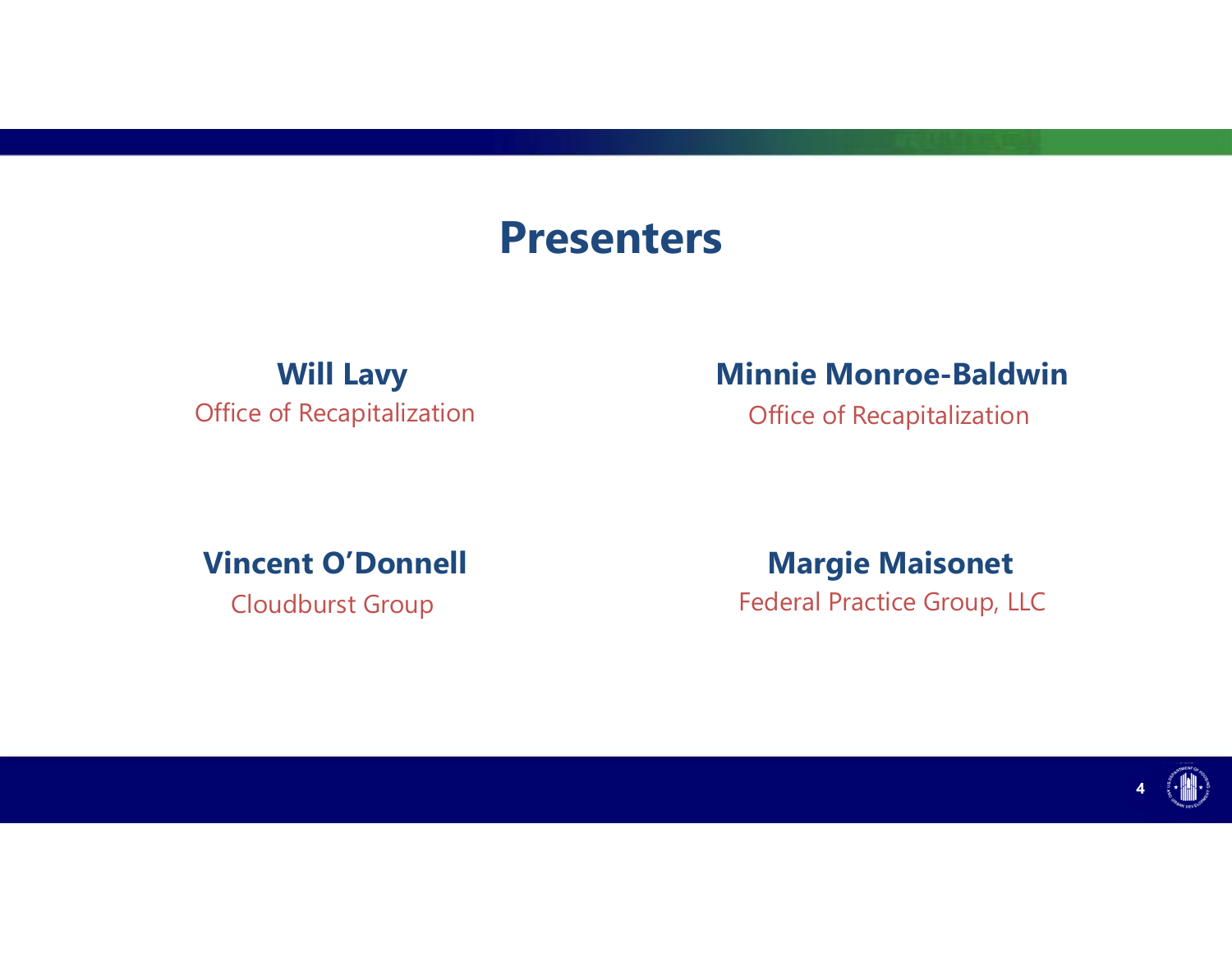## **Today's Webinar**

What to Expect

#### **Overview**

#### **Preservation Options**

- Available tools that can be used to preserve pre-1974 Section 202 Direct Loan properties and extend affordability of the units.
- Training Goal: Provide clarity on the preservation steps and requirements.

### Prepayment / Refinance

- Guidance for the Prepayment and Refinance of Section 202 Direct Loans in <u>Notice H</u> 2013-17.
- Access to Project-Based Vouchers (PBVs) and Senior Preservation Rental Assistance Contracts (SPRAC), as described in <u>Notice H</u> 2018-02.

### Matured / Maturing Loans

• Guidance in Notice PIH 2018-02/H-2018-01, describing opportunities for obtaining Project-Based Vouchers (PBVs) when Section 202 Direct Loans mature.

#### Q&A

• Q & A session with the presenters and other HUD Subject Matter Experts.

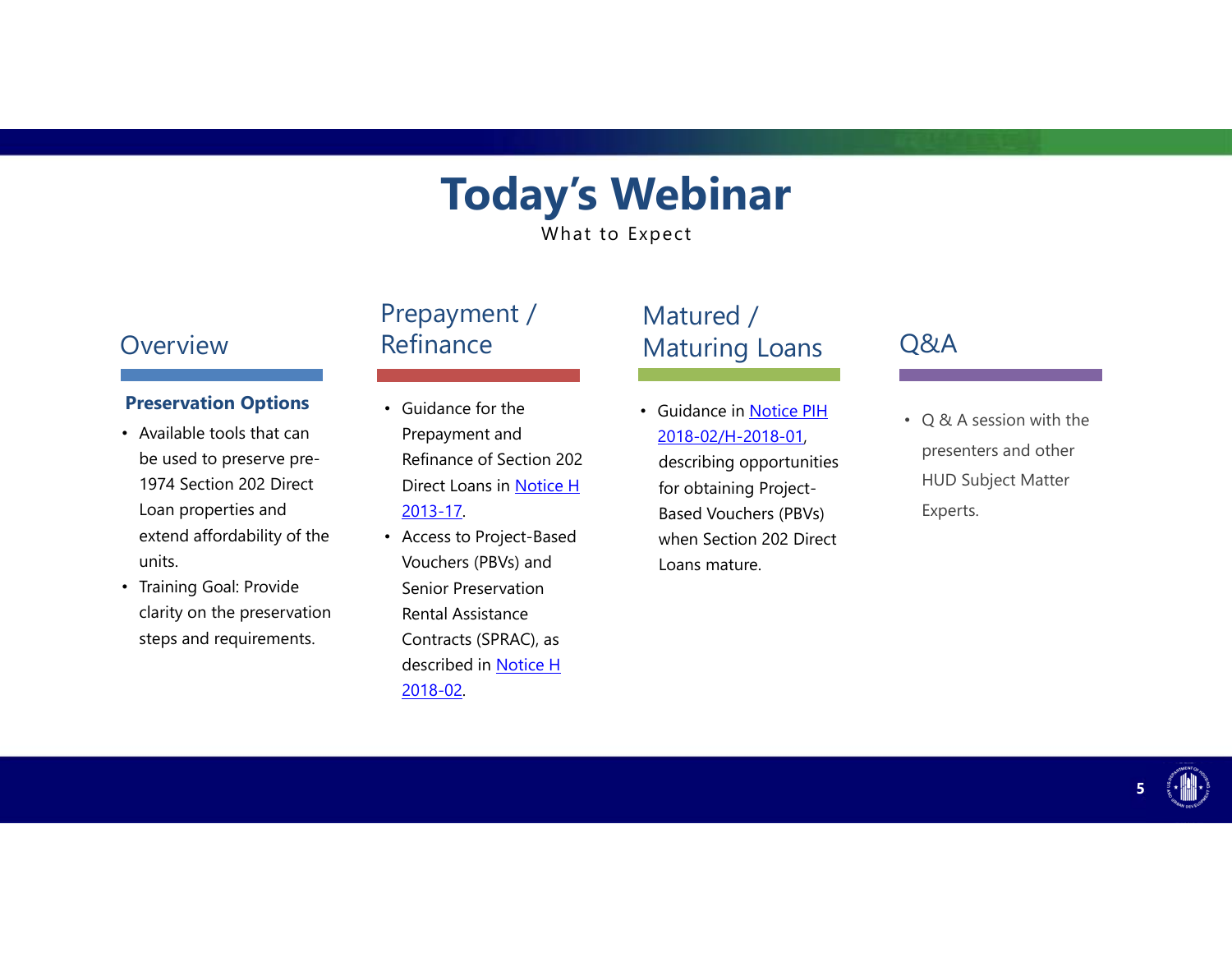## **Characteristics of Pre-1974 Section 202 Properties**

### 1959 - 1974 1974

- Non-Profit Sponsor
- Direct Loan 3-3.75% Interest

DID YOU

KNOW?

- Originally No Rental Assistance
- oThere are 78 Remaining Pre-1974 Section 202 properties with 8,800 Units.
- oMost of these loans will mature between 2019 and 2024.
- oThe portfolio has an aging in place population with an increasing need for services.
- o Most of these Direct Loans have never been recapitalized despite being in service for over 40 years.

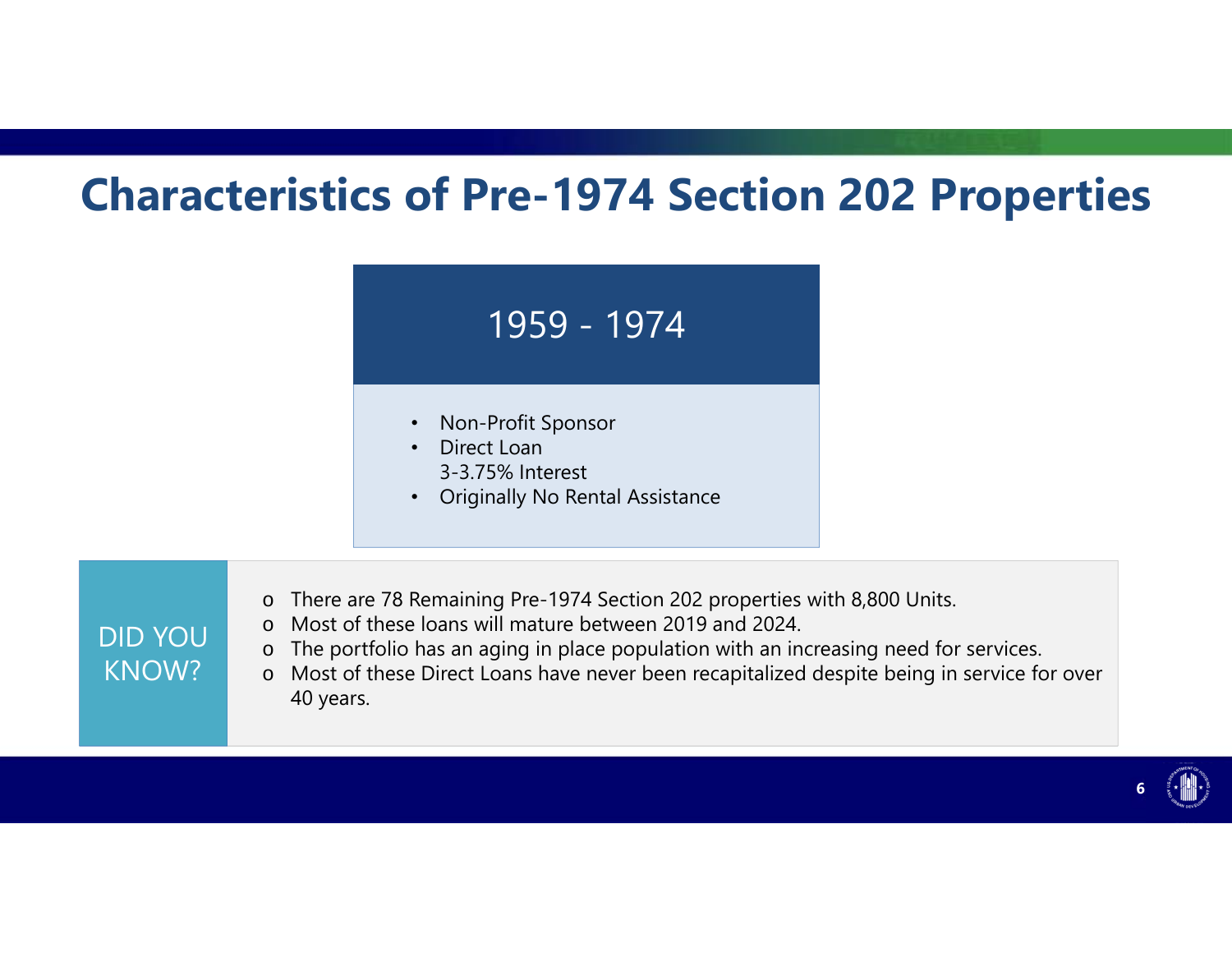### **Preservation Challenges**



This webinar focuses on HUD's tools to address these challenges

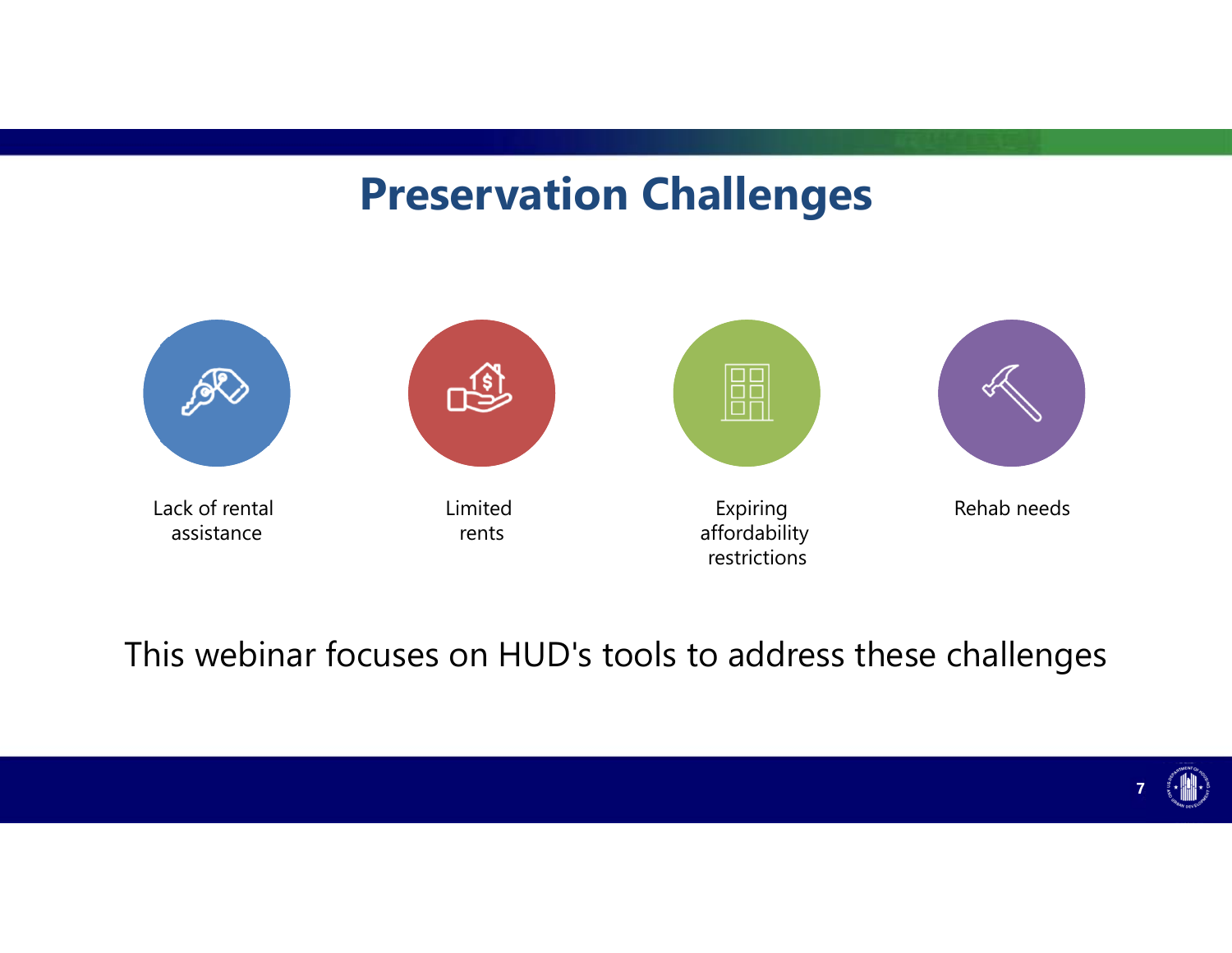## **Preservation Options**

**Preservation Options are now available for Pre-1974 Section 202 Direct Loan Properties to…** 

#### **Enhance Revenue**

Improve project revenue by adding rental assistance.

#### **Maintain Affordability**

Ensure ongoing affordability by providing subsidy through Project-Based Vouchers or SPRAC.

#### **Promote Leverage**

Allow owners to leverage debt and equity to recapitalize the property.

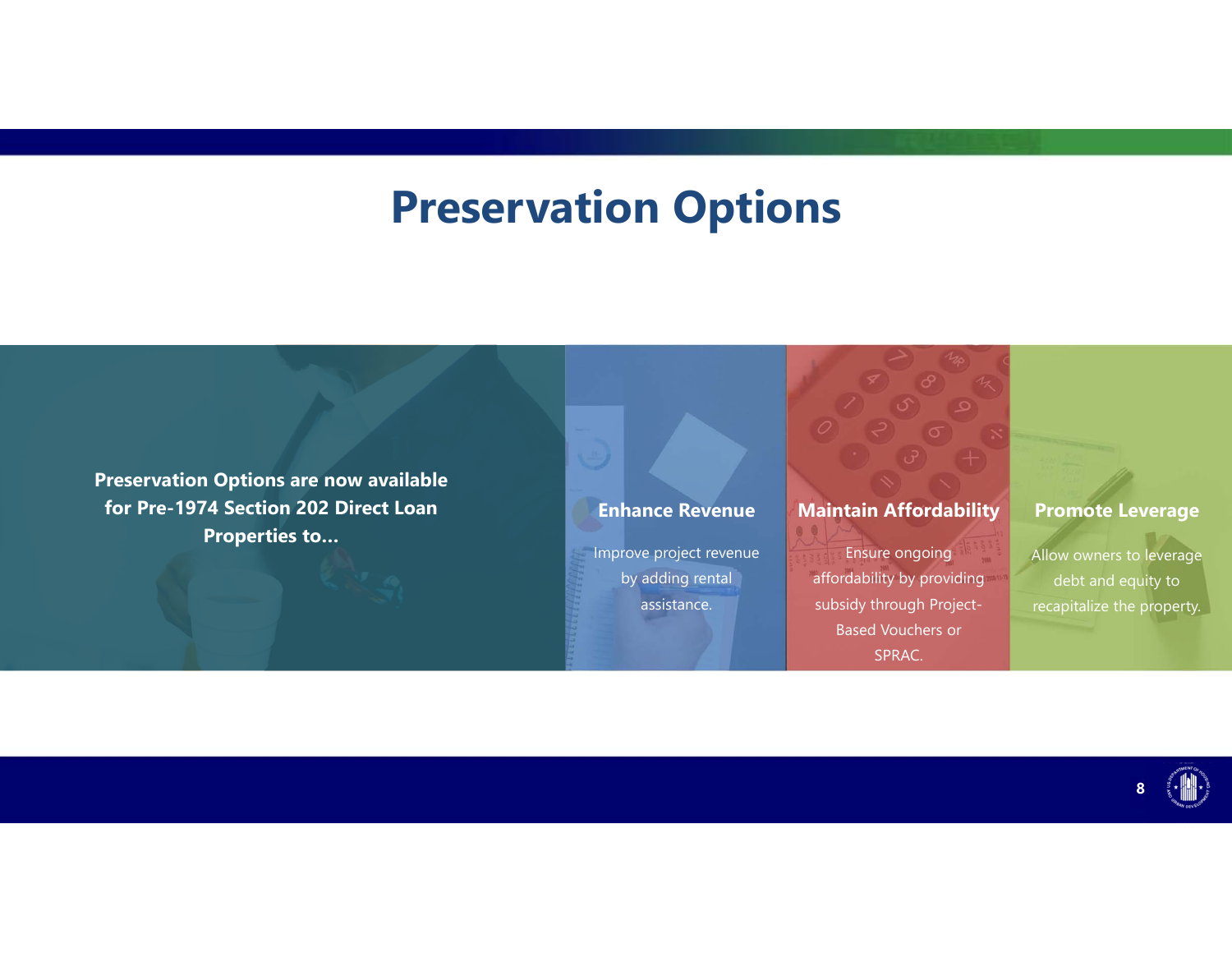## **Two Preservation Tracks for Pre-1974 Section 202 Properties**

### Prepayment & Refinance Refinance

**Most Often Recapitalize Recapitalize** 

### **Maintain Affordability:**

- any units occupied within the l **E 1998 and Security and Security** and Security and Security and Security and Security and Security and Security and Security and Security and Security and Security and Security and Security and Security and Security and S • Project-Based Vouchers for
	- **SPRAC Assistance**

### Matured or Maturing

**Recapitalization Not Required Required** 

### **Maintain Affordability:**

• Project-Based Vouchers for occupied units

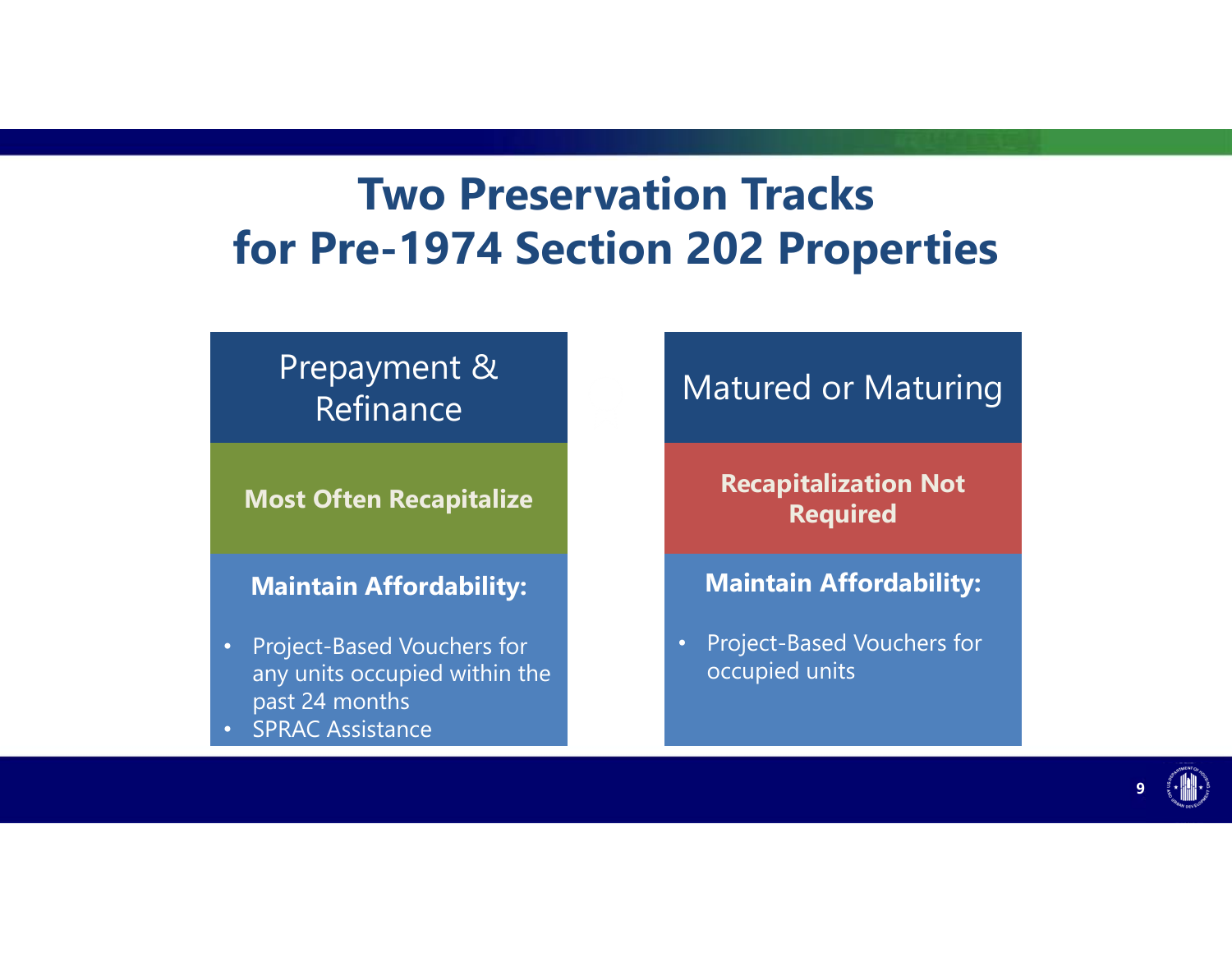## **Preservation Through Prepayment & Refinance**

### Notice 2013-17

- • Provides HUD's prepayment requirements; most Pre-1974 Direct Loans require HUD's permission to prepay.
- • Outlines the Owner's submission requirements.
- •Details the approval process.

### Notice H-2018-02

- Sources of rental assistance:
	- 1) Prepayment triggers Tenant Protection Vouchers for unassisted units that were occupied within last 24 months (made available by PHA as Project-Based Vouchers)
	- 2) SPRAC assistance is reserved for unassisted units not qualifying for TPVs
- Outlines Owner's submission requirements.
- Identifies roles and responsibilities at HUD and with the Public Housing Authorities (for PBVs).

**10**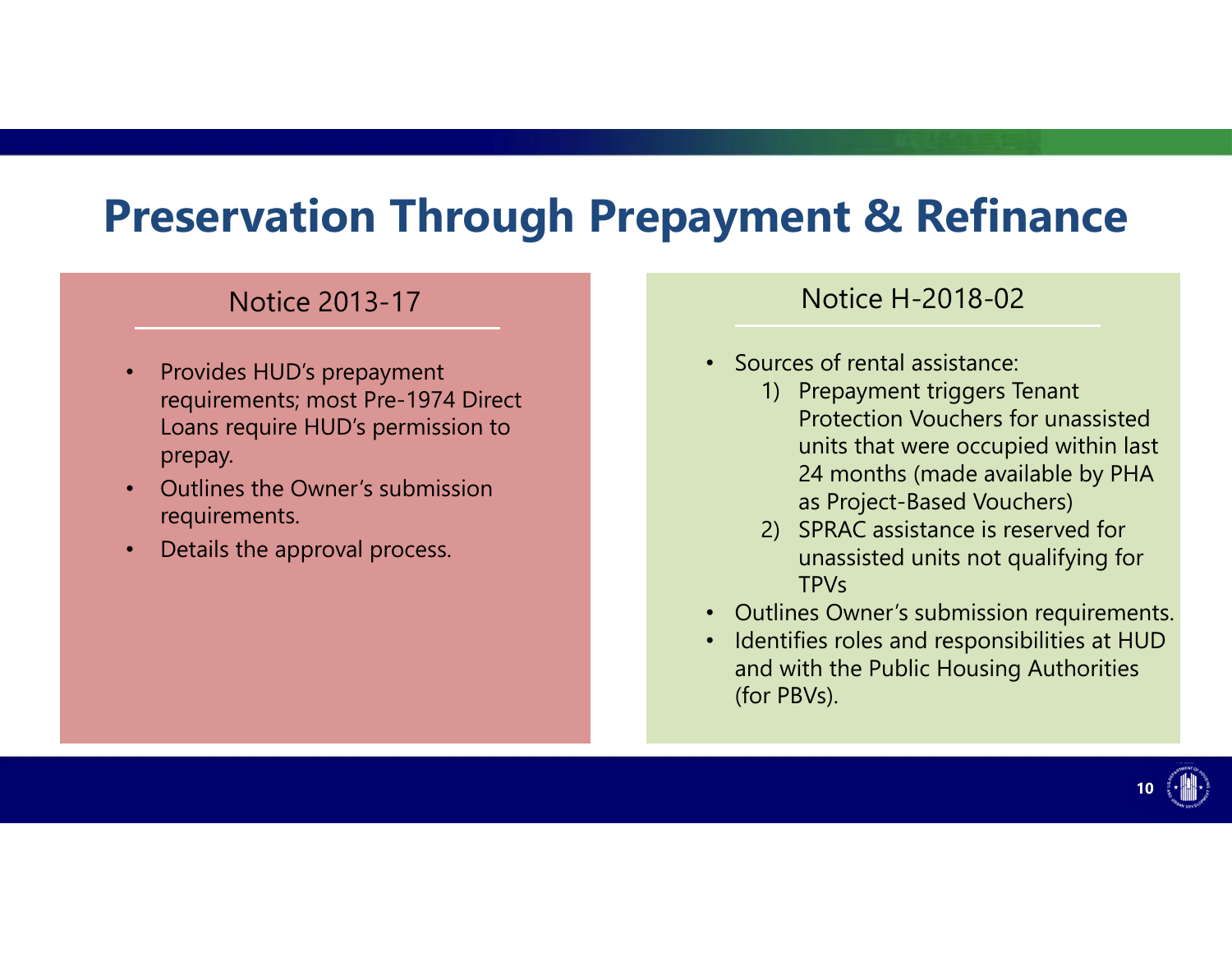## **Preservation Through Prepayment & Refinance Prepayment Requirements**

- •**HUD must approve most** pre-1974 Section 202 prepayments.
- • **Direct Loan must be active** and not matured to qualify for incentives including:
	- Potential deferral of Flexible Subsidy repayment.
	- Subordination of existing Direct Loan permitted if necessary for recapitalization.
	- Increased use of proceeds.
- •**Must renew existing Section 8 contract for 20 years, if applicable.**
- $\bullet$ **Include Form 9808** (Request for Prepayment of Section 202 or 202/8 Project).
- • **Debt Service reduction not required** if physical needs will be met, at least to the extent determined by a Capital Needs Assessment (CNA).
	- Capital Repairs must meet the test for "substantial rehabilitation" as defined by the FHA MAP Guide (waiver may be approved, if justified by CNA).

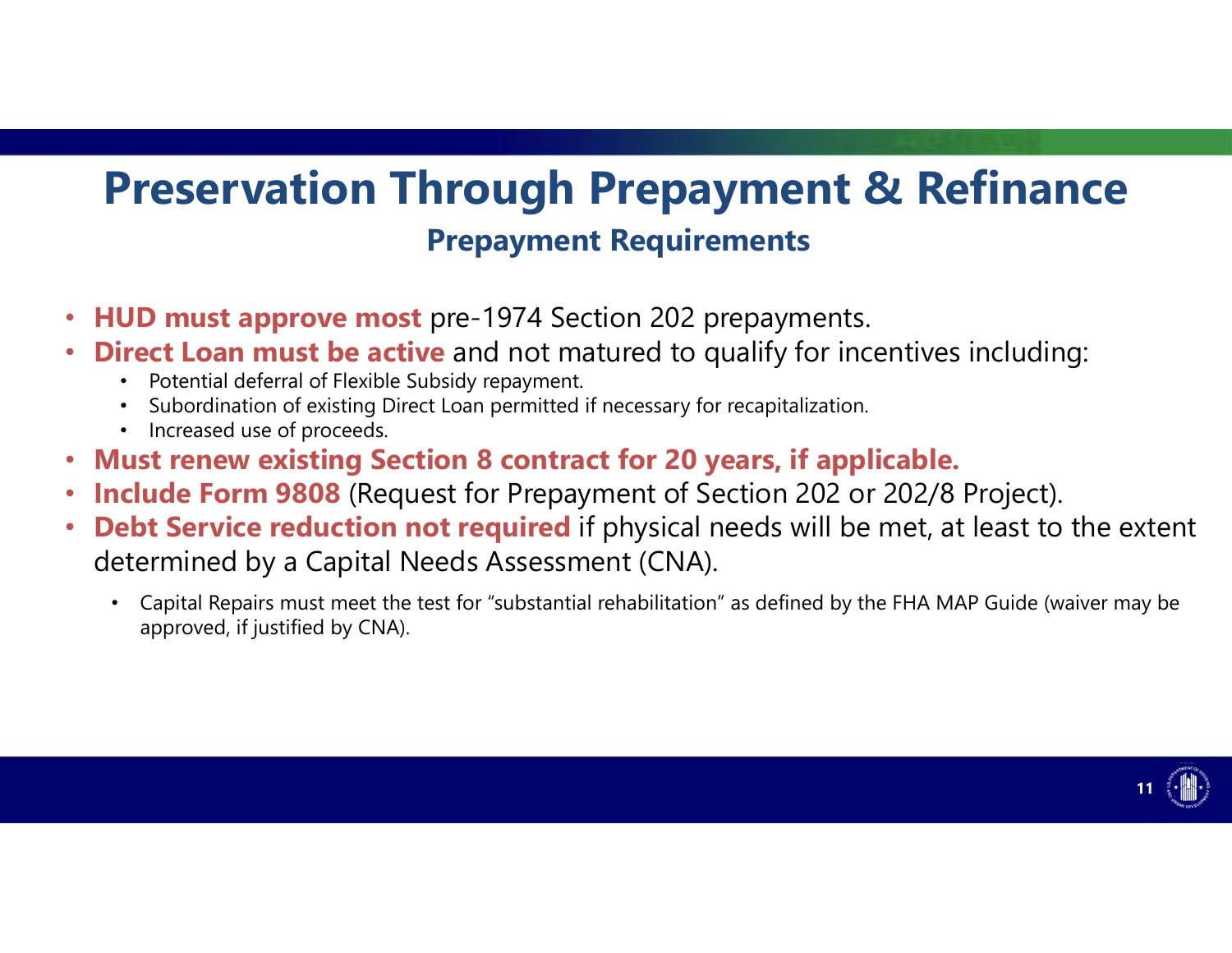## **Preservation Through Prepayment & Refinance Prepayment Requirements (cont.)**

- No rent increases for unassisted residents
- Tenant Notice and Comment (24 CFR Part 245)
- Use of Project Reserves
- Energy Efficiency in Capital Repairs
- 20-Year Use Agreement
- Compliance Review
- Part 50 Environmental Review
- Temporary Relocation Only

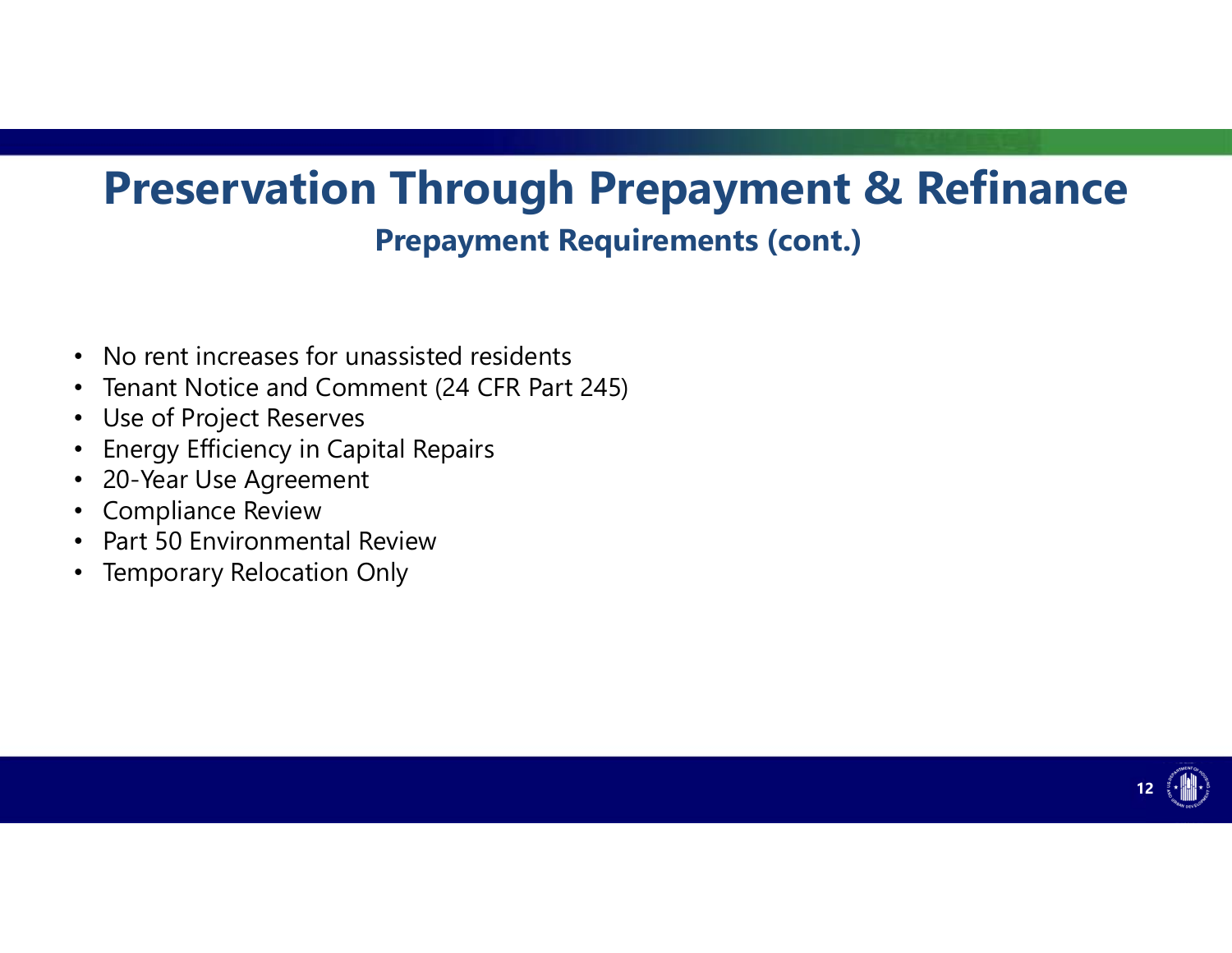### **Preservation Through Prepayment & Refinance Focus on Permitted Use of Proceeds**



Generally, to benefit tenants of subject **Up to 15% of social** Rehabilitation, modernization,<br> **Conecty or for housing & services in other**<br> **Conecty of the Conecty of the Conecty of the Conecty of the Conecty of the Conec property or for housing & services in other service costs retrofitting, additions or other nonprofit-owned HUD-assisted senior housing property** 











**Transaction costs COVID EXECUTE:** Developer fees Rent reduction for **unassisted tenants** 

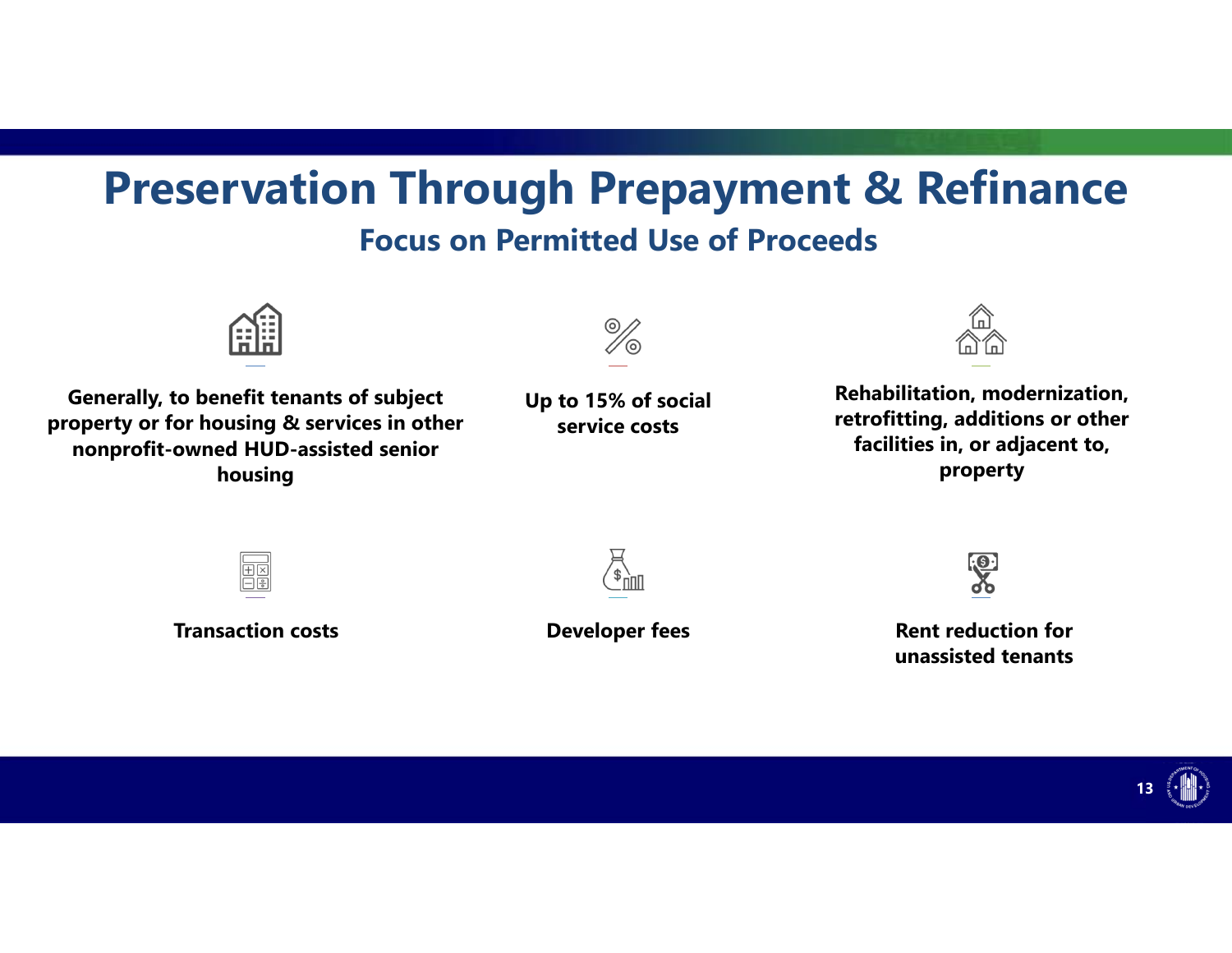## **Preservation Through Prepayment & Refinance Focus on Project-Based Vouchers (PBVs)**

- PHA and Owner may "project base" vouchers, providing rental assistance at the project level.
- $\bullet$  Section 8 HAP contracts with Public Housing Authority (PHA), not with HUD.
- $\bullet$  Rent limit: rents set at lower of "reasonable rents" or 110% of FMR.
- $\bullet$  Contract term: up to 20 years, subject to appropriations; may be extended another 20 years.
- $\bullet$  Long-term contract supports financing against income stream.
- PHA manages waiting list. **1a**
- Owner may screen voucher holders referred by PHA.
- Tenant mobility after one year. PHA fills vacancy with another voucher holder.
- PBVs used on pre-1974 Section 202 properties:
	- Exempt from PBV competitive selection requirements
	- •Do not count against PHA's PBV program cap
	- • Exempt from PBV income-mixing requirements
	- • Tenant consent is not required to project-base the tenant protection voucher funding

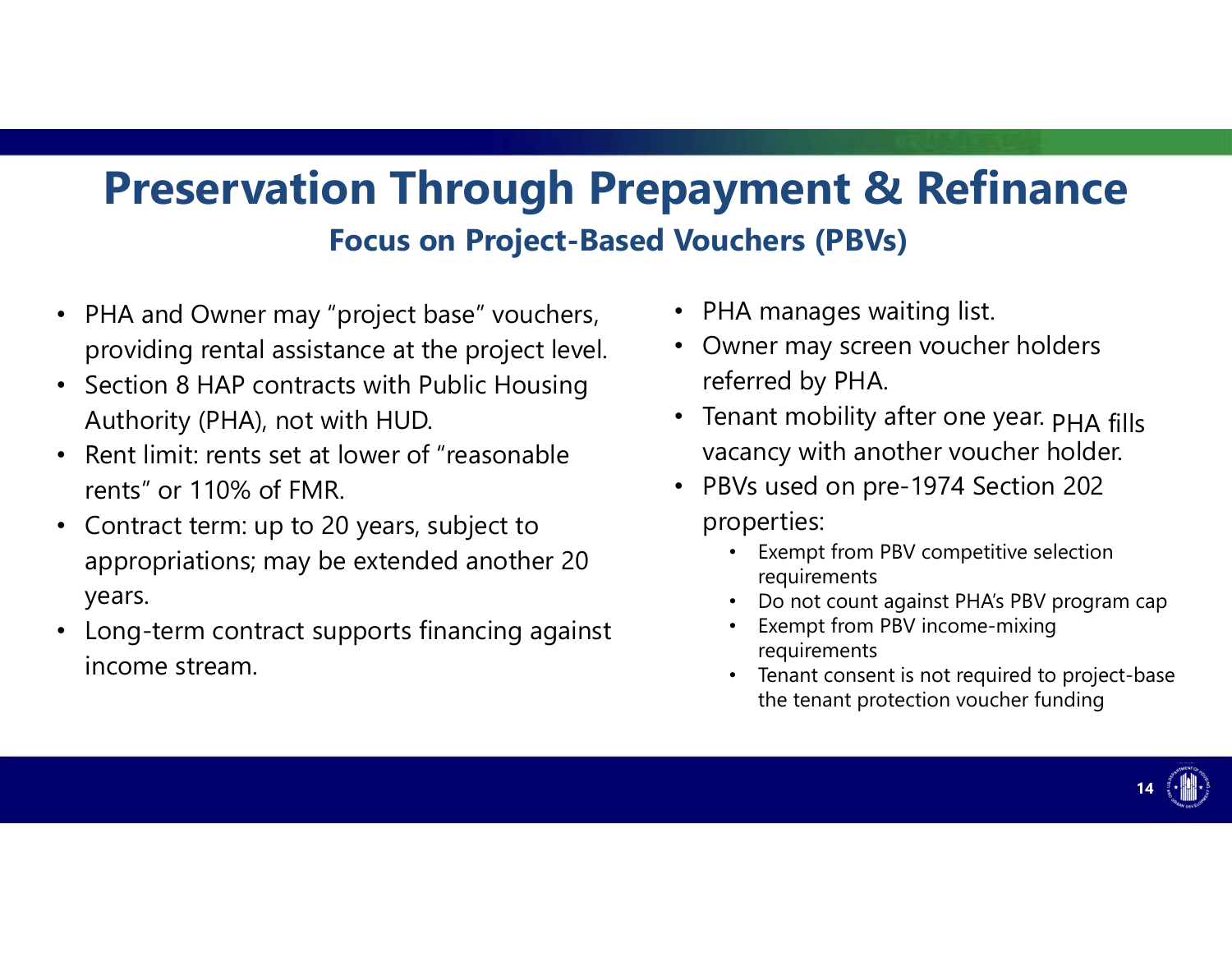## **Preservation Through Prepayment & Refinance Focus on Senior Preservation Rental Assistance Contract (SPRAC)**

- Per Notice H 2018-02, SPRAC can cover units at property that are not covered by PBV contract or do not receive any other form of assistance.
- $\bullet$  Eligibility: Pre-1974 Section 202 properties with original interest rates of 6% or less, as part of a recapitalization to address the physical needs of the property.
- Long-term 20-year contract, subject to appropriations, supports financing against income stream; same rules as project-based Section 8.
- $\bullet$  Initial Rents: Lesser of Rent Comparability Study (RCS) or 150% of Fair Market Rents (FMR).
- SPRAC funding is first-come, first-served.
- HUD is the contract administrator.
- Guidance:
	- https://www.hud.gov/program\_offices/hou sing/mfh/presrv/presmfh/sprac\_contracts

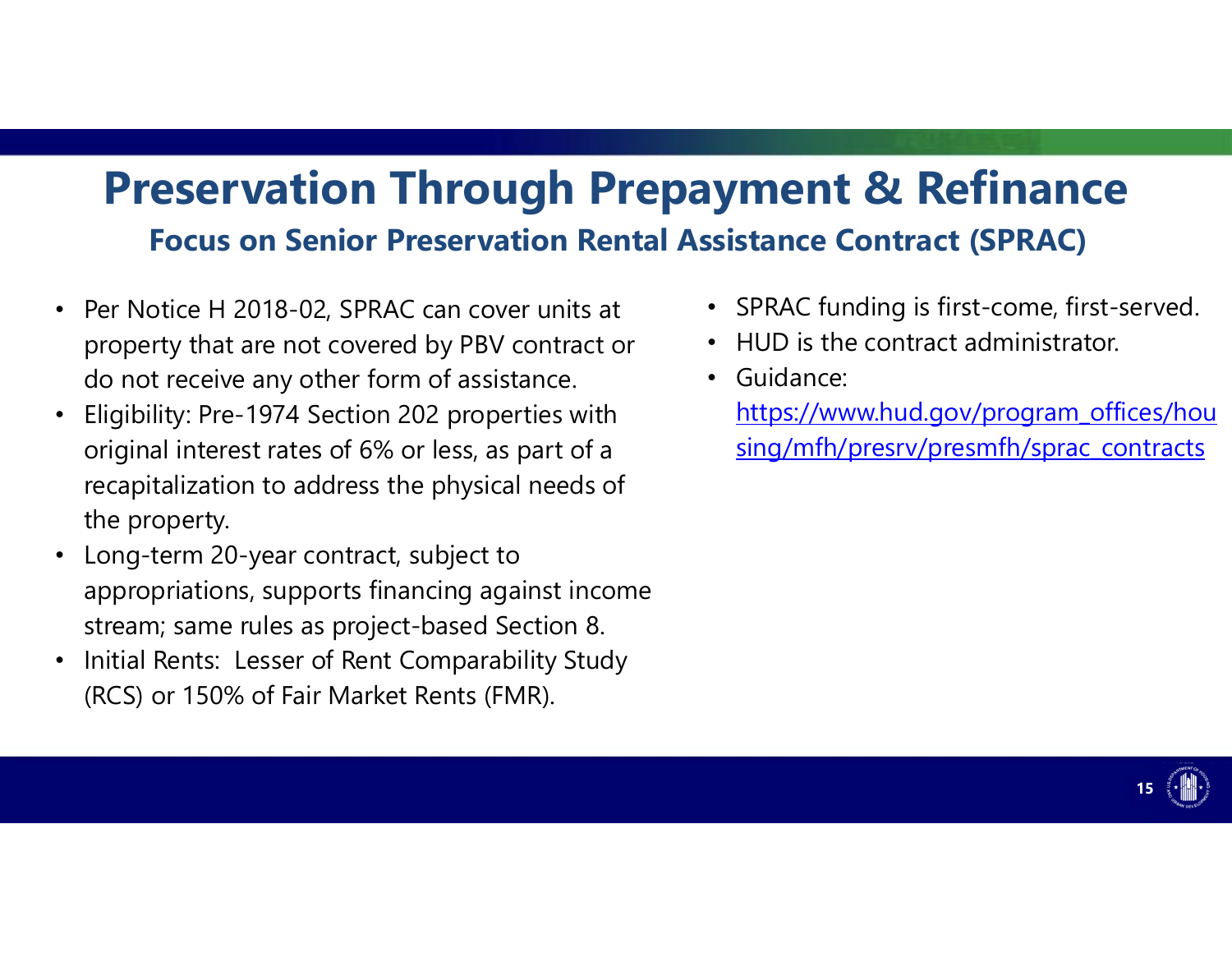### **Preservation Through Prepayment & Refinance Summary of Preservation Process Through Prepayment with PBV and SPRAC**



**16**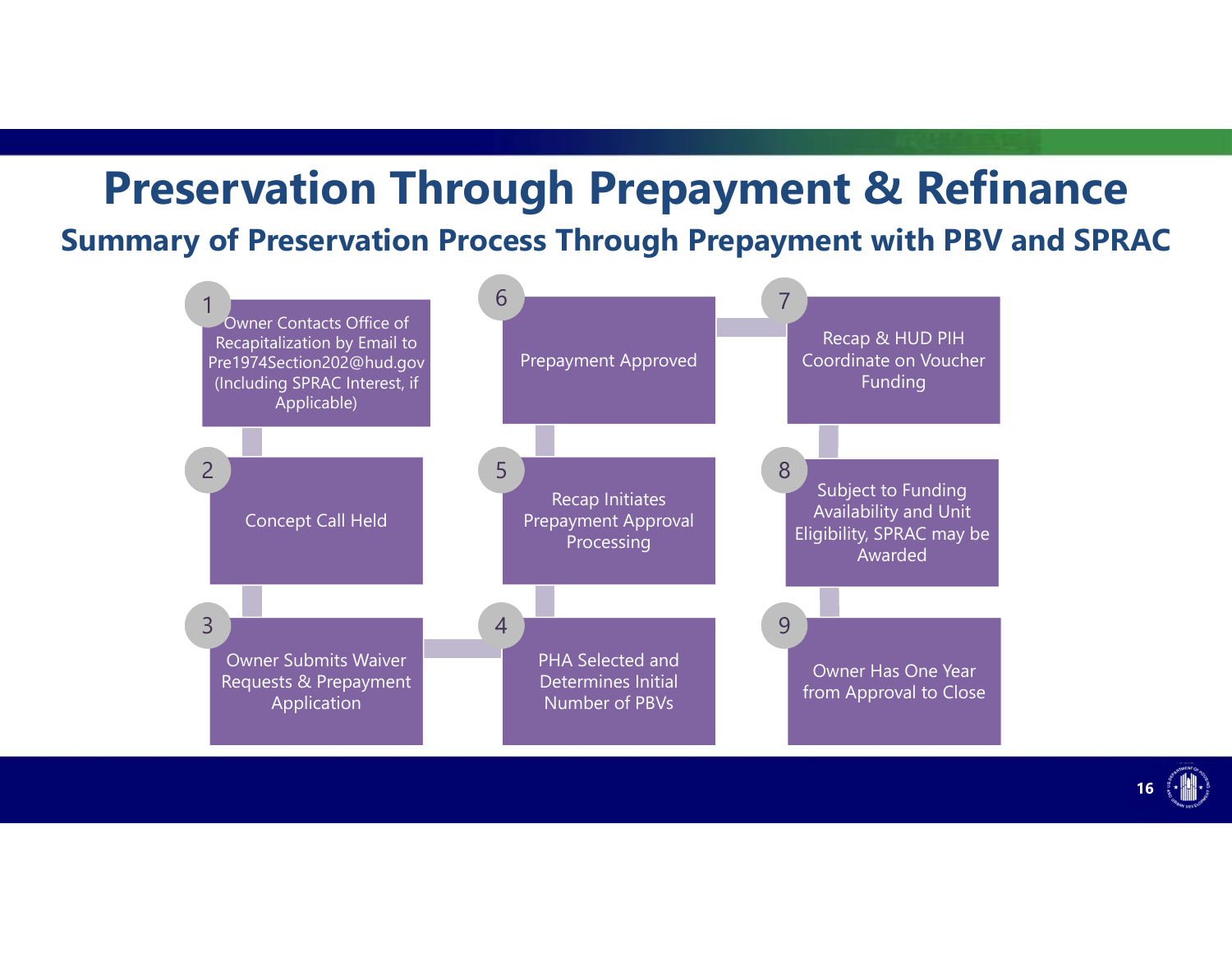## **Preservation for Matured/Maturing Mortgages**

### **Notice PIH 2018-02 / Notice H 2018-01**

- • Provides eligibility criteria for rental assistance (TPVs): at-risk tenants in low-vacancy areas.
- Outlines Owner's submission requirements.
- • Discusses roles and responsibilities for HUD and Public Housing Authorities.

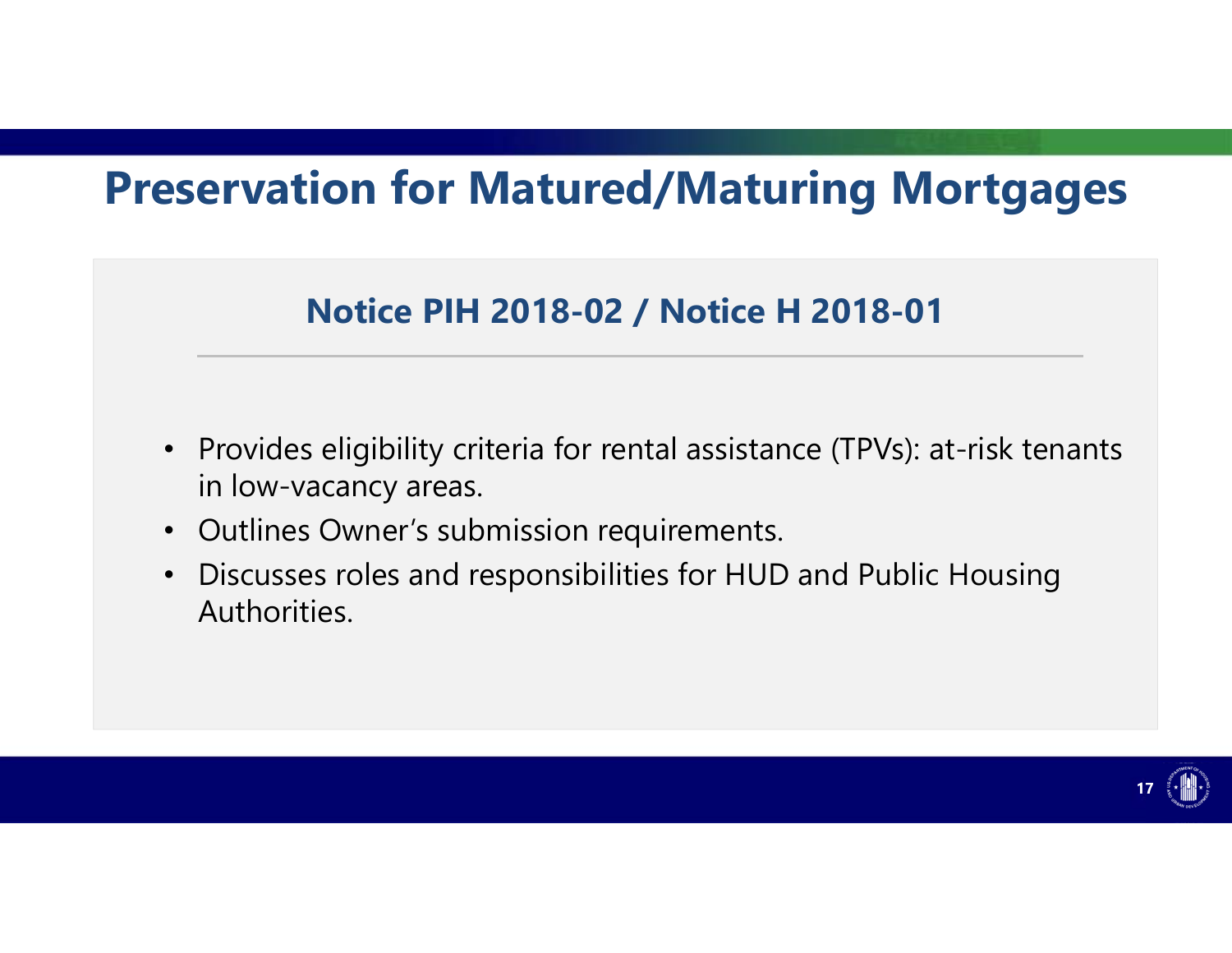## **Matured/Maturing Mortgages Requirements**

- • Property must be located in a low-vacancy area.
	- For more information, please review this list of low-vacancy areas.
- • Mortgage must have matured after February 8, 2013 or will mature within 180 days from Owner's submission.
- Owner submits basic property information and documents.
- Owner may request project-based vouchers or enhanced vouchers (i.e., tenant-based). PHA must be willing to administer voucher contract.
- Certifications required for compliance with civil rights laws and tenants not receiving other subsidy.
- $\bullet$ PBV program rules are as previously noted (See Slide # 14).

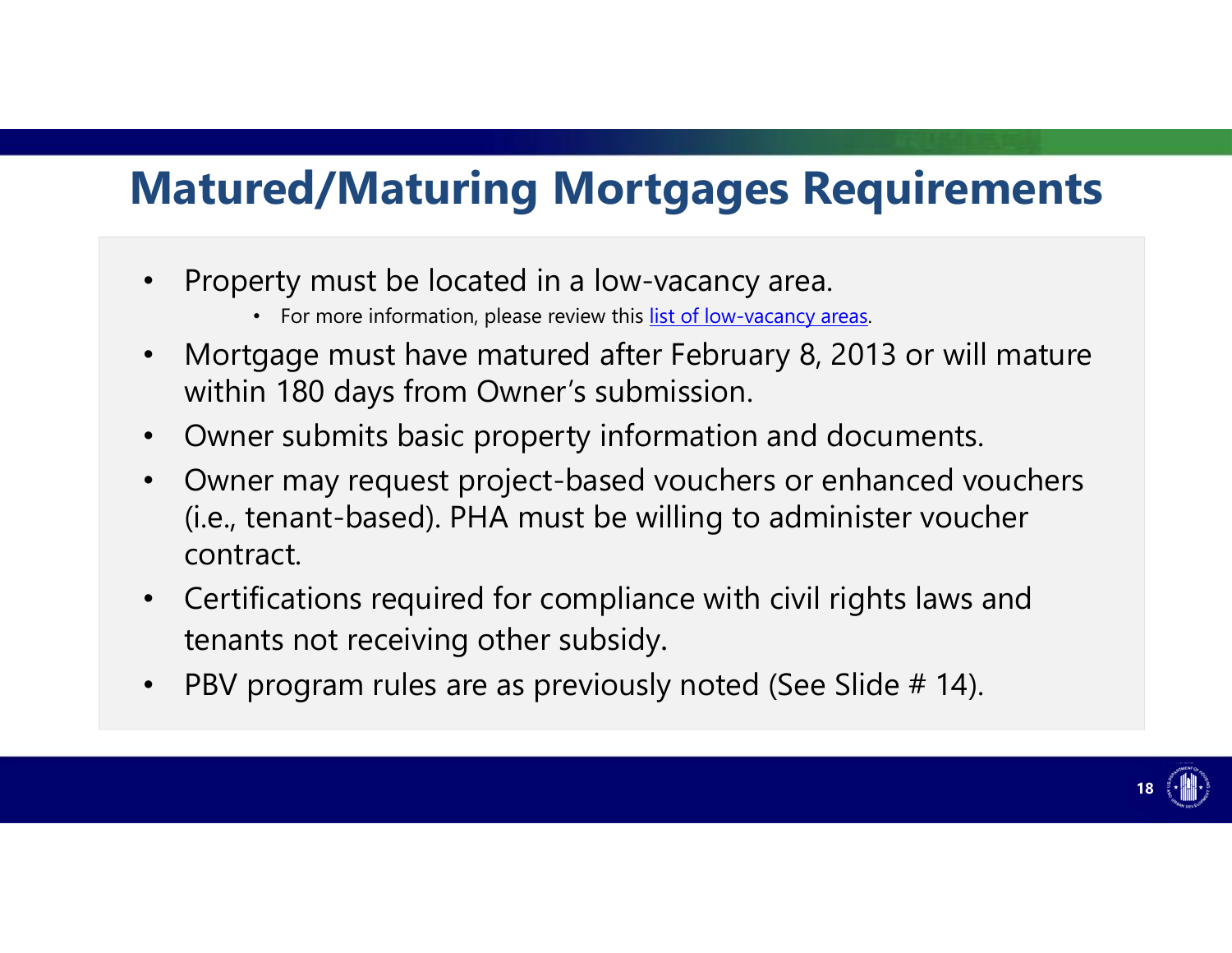## **Matured/Maturing Mortgages Requirements (cont.)**

### **Owner must identify:**

- At-Risk Tenants with Rent Calculations
- Not-At-Risk Tenants with Rent Calculations
- • List of Ineligible Tenants (Failed to Provide Income Information)

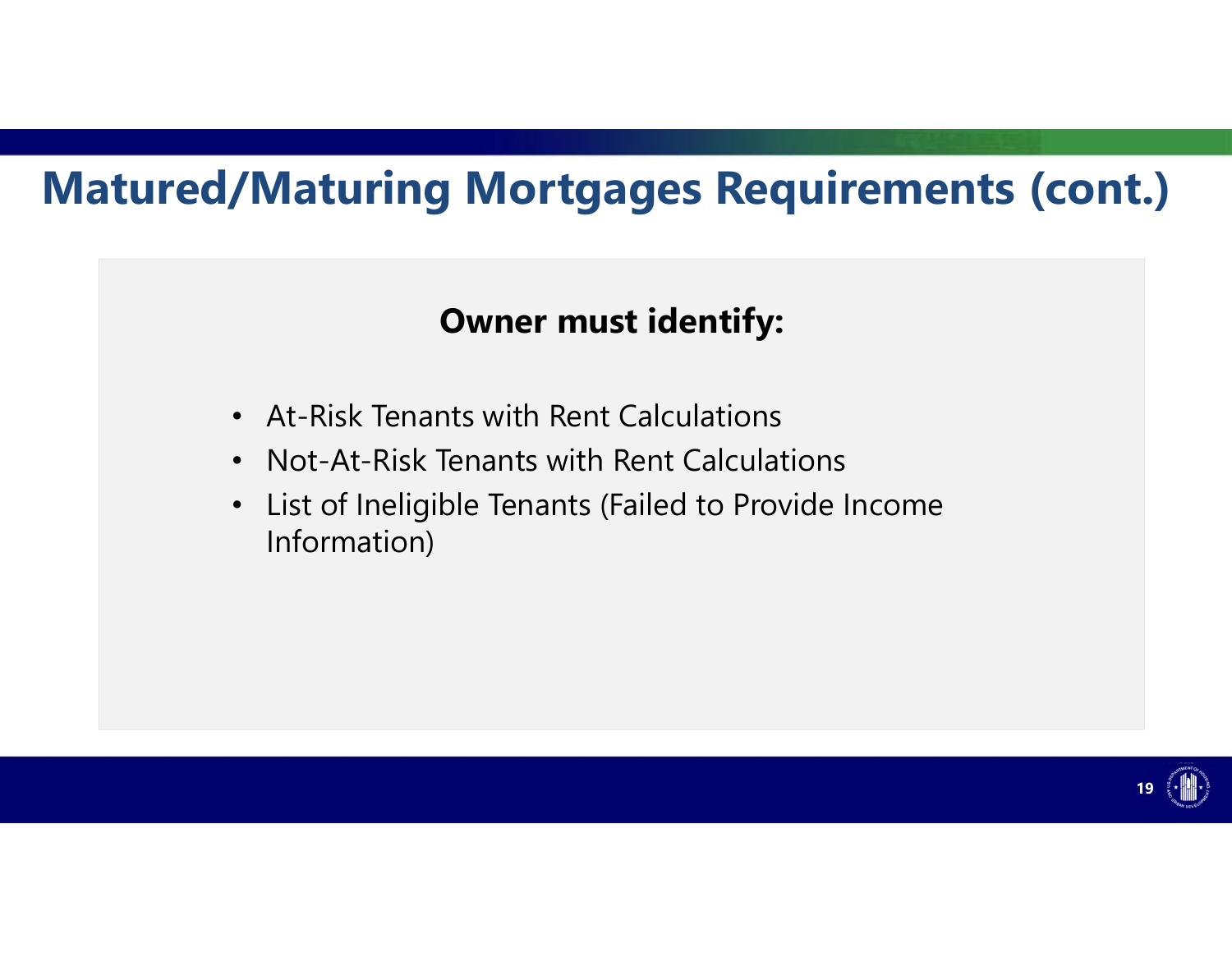## **Matured/Maturing Mortgages Requirements (cont.)**



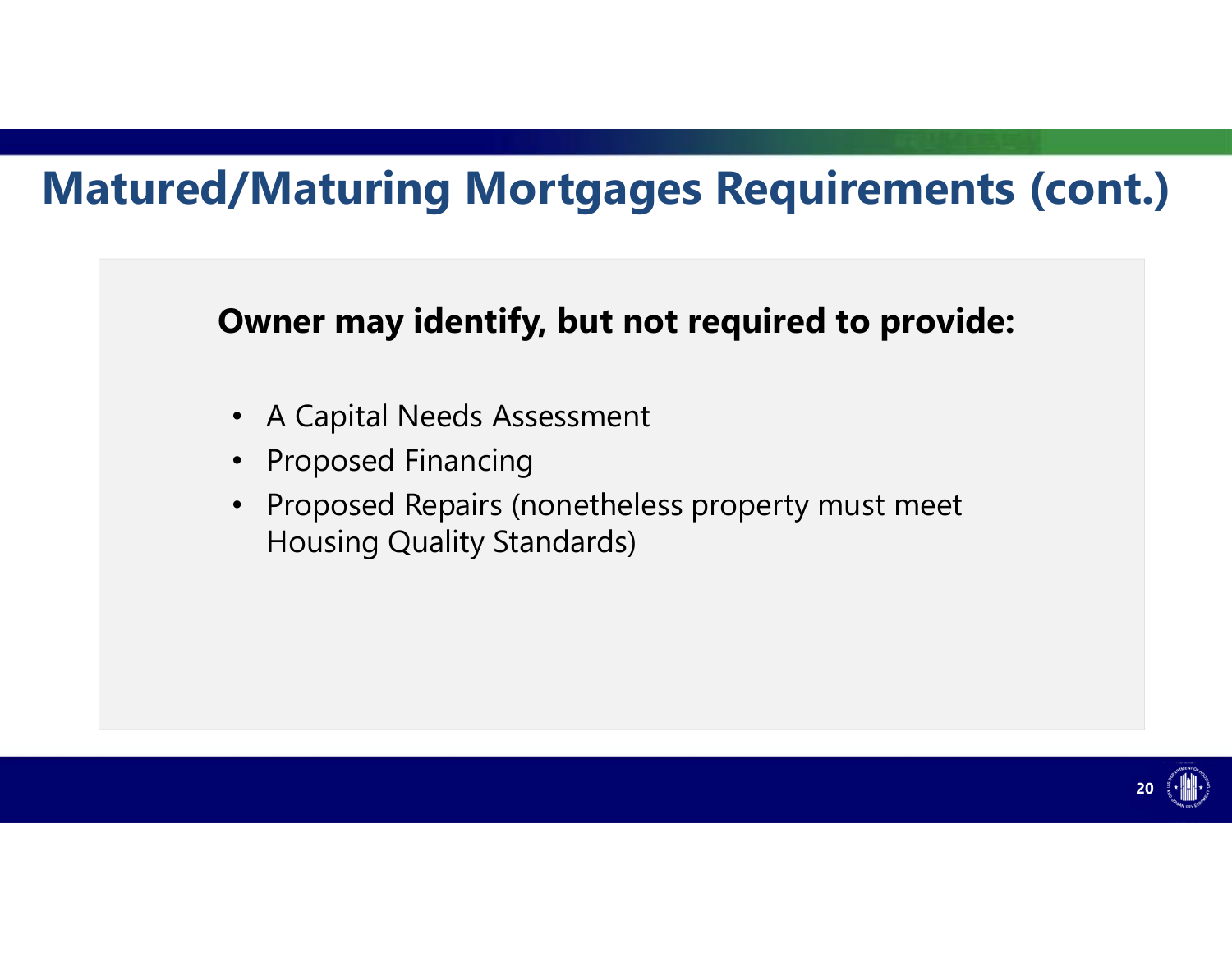### **Summary of Preservation Process for Matured/Maturing Mortgages**



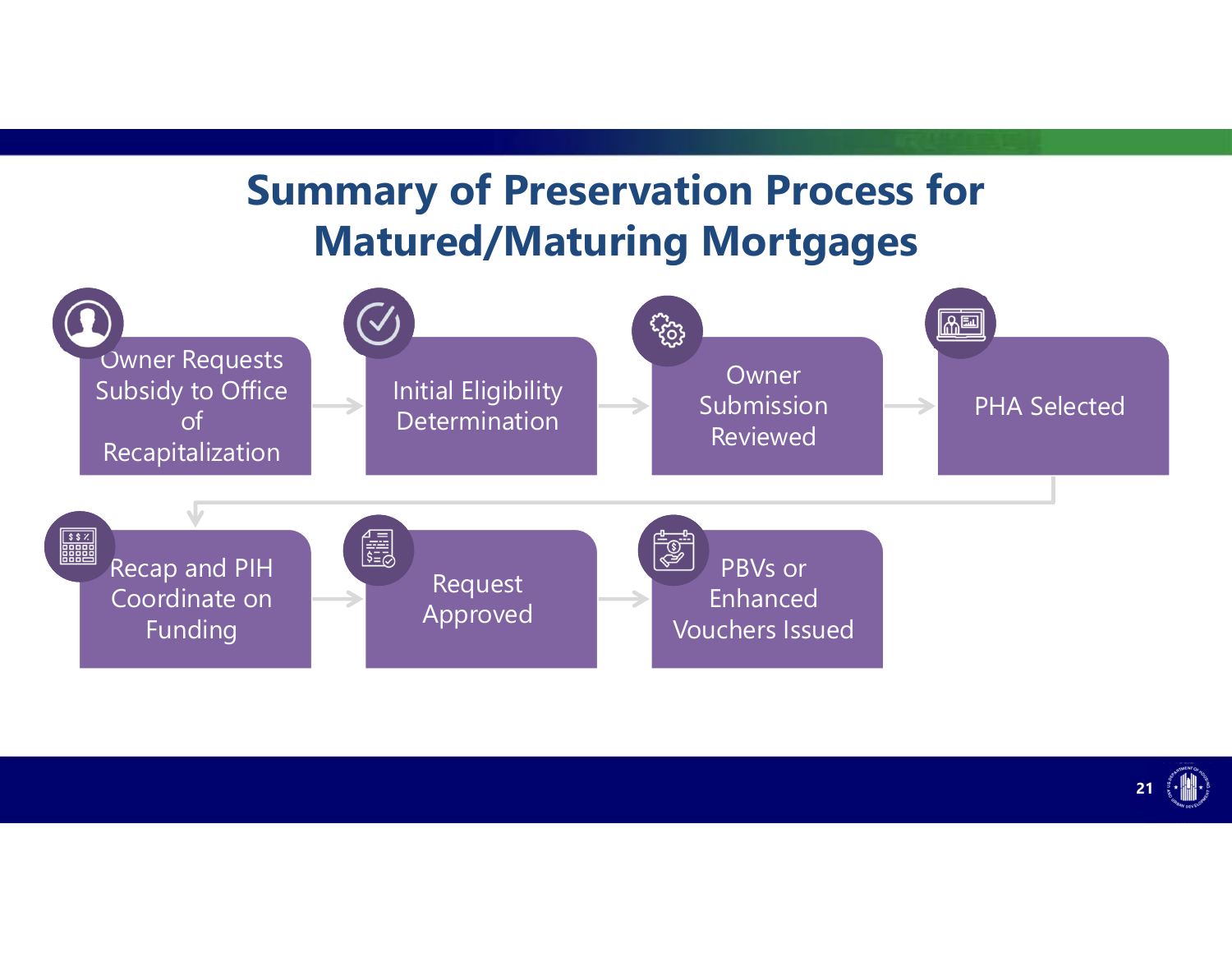### **Resources**



HUD's website on Pre-1974 Section 202 Direct Loan Preservation: https://www.hud.gov/program\_offices/housing/mfh/presrv/presmfh/mf\_sprac

**To contact Recap with any questions and/or to request a concept call, please send a message to Pre1974Section202@hud.gov**